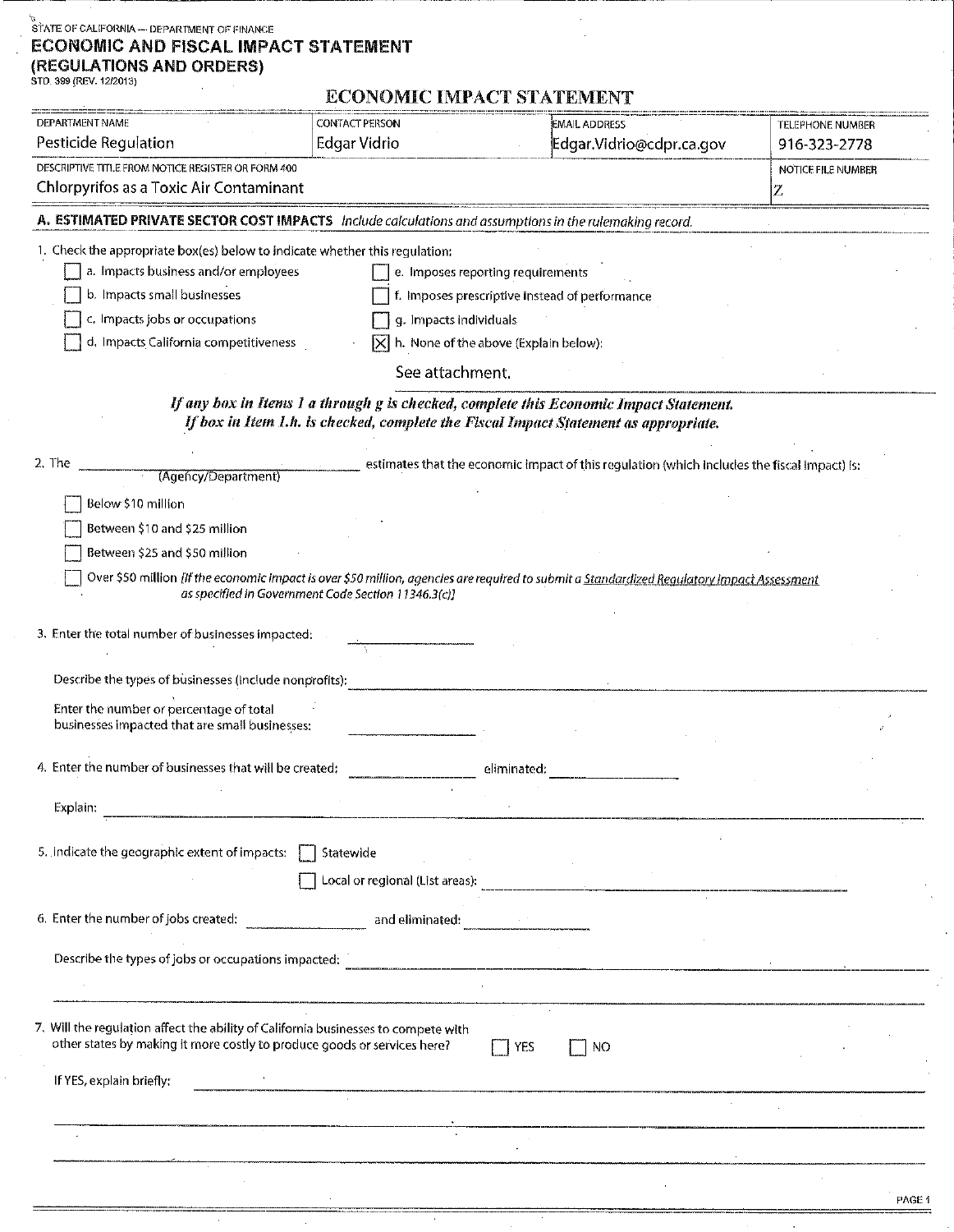# STATE OF CALIFORNIA - DEPARTMENT OF FINANCE **ECONOMIC AND FISCAL IMPACT STATEMENT (REGULATIONS AND ORDERS)**  STD. 399 (REV. 12/2013)

### **ECONOMIC IMPACT STATEMENT (CONTINUED)**

 $\sim$ 

 $\mathcal{L}^{\mathcal{L}}$ 

| <b>B. ESTIMATED COSTS</b> Include calculations and assumptions in the rulemaking record.                                                                                                                                                                                                      |      |     |                          |                                                           |        |
|-----------------------------------------------------------------------------------------------------------------------------------------------------------------------------------------------------------------------------------------------------------------------------------------------|------|-----|--------------------------|-----------------------------------------------------------|--------|
| 1. What are the total statewide dollar costs that businesses and individuals may incur to comply with this regulation over its lifetime? \$                                                                                                                                                   |      |     |                          |                                                           |        |
| a. Initial costs for a small business: \$                                                                                                                                                                                                                                                     |      |     |                          |                                                           |        |
| b. Initial costs for a typical business: \$                                                                                                                                                                                                                                                   |      |     | Annual ongoing costs: \$ | Years:                                                    |        |
| c. Initial costs for an individual:                                                                                                                                                                                                                                                           |      |     |                          |                                                           |        |
| d. Describe other economic costs that may occur:                                                                                                                                                                                                                                              |      |     |                          |                                                           |        |
|                                                                                                                                                                                                                                                                                               |      |     |                          |                                                           |        |
| 2. If multiple industries are impacted, enter the share of total costs for each industry:                                                                                                                                                                                                     |      |     |                          |                                                           |        |
|                                                                                                                                                                                                                                                                                               |      |     |                          |                                                           |        |
| 3. If the regulation imposes reporting requirements, enter the annual costs a typical business may incur to comply with these requirements.<br>Include the dollar costs to do programming, record keeping, reporting, and other paperwork, whether or not the paperwork must be submitted. \$ |      |     |                          |                                                           |        |
| 4. Will this regulation directly impact housing costs? TVES                                                                                                                                                                                                                                   |      | NO  |                          |                                                           |        |
|                                                                                                                                                                                                                                                                                               |      |     |                          | If YES, enter the annual dollar cost per housing unit: \$ |        |
|                                                                                                                                                                                                                                                                                               |      |     |                          | Number of units: Number of units:                         |        |
| 5. Are there comparable Federal regulations?                                                                                                                                                                                                                                                  | YES. | 'NO |                          |                                                           |        |
| Explain the need for State regulation given the existence or absence of Federal regulations:                                                                                                                                                                                                  |      |     |                          |                                                           |        |
|                                                                                                                                                                                                                                                                                               |      |     |                          |                                                           |        |
| Enter any additional costs to businesses and/or individuals that may be due to State - Federal differences: \$                                                                                                                                                                                |      |     |                          |                                                           |        |
| C. ESTIMATED BENEFITS Estimation of the dollar value of benefits is not specifically required by rulemaking law, but encouraged.                                                                                                                                                              |      |     |                          |                                                           |        |
| 1. Briefly summarize the benefits of the regulation, which may include among others, the                                                                                                                                                                                                      |      |     |                          |                                                           |        |
| health and welfare of California residents, worker safety and the State's environment:                                                                                                                                                                                                        |      |     |                          |                                                           |        |
|                                                                                                                                                                                                                                                                                               |      |     |                          |                                                           |        |
|                                                                                                                                                                                                                                                                                               |      |     |                          |                                                           |        |
| 2. Are the benefits the result of: $\Box$ specific statutory requirements, or $\Box$ goals developed by the agency based on broad statutory authority?                                                                                                                                        |      |     |                          |                                                           |        |
| Explain:                                                                                                                                                                                                                                                                                      |      |     |                          |                                                           |        |
| 3. What are the total statewide benefits from this regulation over its lifetime? \$                                                                                                                                                                                                           |      |     |                          |                                                           |        |
| 4. Briefly describe any expansion of businesses currently doing business within the State of California that would result from this regulation:                                                                                                                                               |      |     |                          |                                                           |        |
|                                                                                                                                                                                                                                                                                               |      |     |                          |                                                           |        |
|                                                                                                                                                                                                                                                                                               |      |     |                          |                                                           |        |
|                                                                                                                                                                                                                                                                                               |      |     |                          |                                                           |        |
| D. ALTERNATIVES TO THE REGULATION Include calculations and assumptions in the rulemaking record. Estimation of the dollar value of benefits is not<br>specifically required by rulemaking law, but encouraged.                                                                                |      |     |                          |                                                           |        |
| 1. List alternatives considered and describe them below. If no alternatives were considered, explain why not:                                                                                                                                                                                 |      |     |                          |                                                           |        |
|                                                                                                                                                                                                                                                                                               |      |     |                          |                                                           |        |
|                                                                                                                                                                                                                                                                                               |      |     |                          |                                                           |        |
|                                                                                                                                                                                                                                                                                               |      |     |                          |                                                           | PAGE 2 |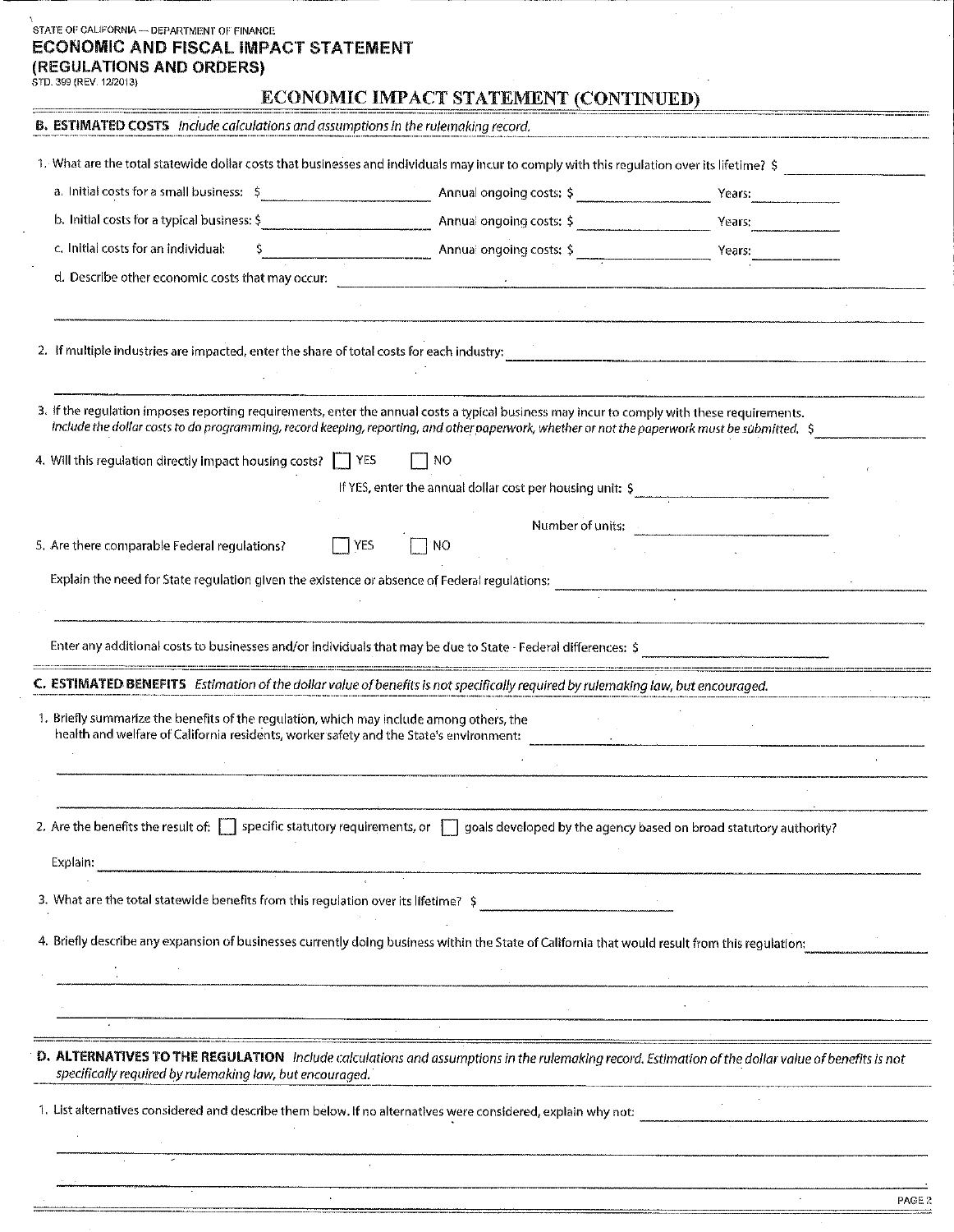|                                    | STATE OF CALIFORNIA -- DEPARTMENT OF FINANCE<br><b>ECONOMIC AND FISCAL IMPACT STATEMENT</b><br>(REGULATIONS AND ORDERS)                                                                                                                                                               |                                                                |                                                  |                                                                                                      |     |                                                                                                                                                                                                                                                                                                                                |
|------------------------------------|---------------------------------------------------------------------------------------------------------------------------------------------------------------------------------------------------------------------------------------------------------------------------------------|----------------------------------------------------------------|--------------------------------------------------|------------------------------------------------------------------------------------------------------|-----|--------------------------------------------------------------------------------------------------------------------------------------------------------------------------------------------------------------------------------------------------------------------------------------------------------------------------------|
| STD. 399 (REV. 12/2013)            |                                                                                                                                                                                                                                                                                       |                                                                |                                                  | ECONOMIC IMPACT STATEMENT (CONTINUED)                                                                |     |                                                                                                                                                                                                                                                                                                                                |
|                                    | 2. Summarize the total statewide costs and benefits from this regulation and each alternative considered:                                                                                                                                                                             |                                                                |                                                  |                                                                                                      |     |                                                                                                                                                                                                                                                                                                                                |
| Regulation:                        |                                                                                                                                                                                                                                                                                       | Benefit: $\frac{1}{2}$ Cost: $\frac{1}{2}$ Cost: $\frac{1}{2}$ |                                                  |                                                                                                      |     |                                                                                                                                                                                                                                                                                                                                |
|                                    |                                                                                                                                                                                                                                                                                       |                                                                |                                                  |                                                                                                      |     |                                                                                                                                                                                                                                                                                                                                |
| Alternative 2:                     |                                                                                                                                                                                                                                                                                       |                                                                |                                                  |                                                                                                      |     |                                                                                                                                                                                                                                                                                                                                |
|                                    | 3. Briefly discuss any quantification issues that are relevant to a comparison<br>of estimated costs and benefits for this regulation or alternatives:                                                                                                                                |                                                                |                                                  |                                                                                                      |     |                                                                                                                                                                                                                                                                                                                                |
|                                    |                                                                                                                                                                                                                                                                                       |                                                                |                                                  |                                                                                                      |     |                                                                                                                                                                                                                                                                                                                                |
|                                    | 4. Rulemaking law requires agencies to consider performance standards as an alternative, if a<br>regulation mandates the use of specific technologies or equipment, or prescribes specific<br>actions or procedures. Were performance standards considered to lower compliance costs? |                                                                |                                                  | YES                                                                                                  | NO. |                                                                                                                                                                                                                                                                                                                                |
| Explain:                           |                                                                                                                                                                                                                                                                                       |                                                                |                                                  |                                                                                                      |     |                                                                                                                                                                                                                                                                                                                                |
|                                    |                                                                                                                                                                                                                                                                                       |                                                                |                                                  |                                                                                                      |     |                                                                                                                                                                                                                                                                                                                                |
|                                    | <b>E. MAJOR REGULATIONS</b> include calculations and assumptions in the rulemaking record.                                                                                                                                                                                            |                                                                |                                                  |                                                                                                      |     |                                                                                                                                                                                                                                                                                                                                |
|                                    |                                                                                                                                                                                                                                                                                       |                                                                |                                                  | California Environmental Protection Agency (Cal/EPA) boards, offices and departments are required to |     |                                                                                                                                                                                                                                                                                                                                |
|                                    |                                                                                                                                                                                                                                                                                       |                                                                |                                                  | submit the following (per Health and Safety Code section 57005). Otherwise, skip to E4.              |     |                                                                                                                                                                                                                                                                                                                                |
|                                    | 1. Will the estimated costs of this regulation to California business enterprises exceed \$10 million?   YES                                                                                                                                                                          |                                                                |                                                  |                                                                                                      | NO  |                                                                                                                                                                                                                                                                                                                                |
|                                    |                                                                                                                                                                                                                                                                                       |                                                                | If YES, complete E2. and E3<br>If NO, skip to E4 |                                                                                                      |     |                                                                                                                                                                                                                                                                                                                                |
|                                    | 2. Briefly describe each alternative, or combination of alternatives, for which a cost-effectiveness analysis was performed:                                                                                                                                                          |                                                                |                                                  |                                                                                                      |     |                                                                                                                                                                                                                                                                                                                                |
| Alternative 2:                     |                                                                                                                                                                                                                                                                                       |                                                                |                                                  |                                                                                                      |     |                                                                                                                                                                                                                                                                                                                                |
|                                    | (Attach additional pages for other alternatives)                                                                                                                                                                                                                                      |                                                                |                                                  |                                                                                                      |     |                                                                                                                                                                                                                                                                                                                                |
|                                    | 3. For the regulation, and each alternative just described, enter the estimated total cost and overall cost-effectiveness ratio:                                                                                                                                                      |                                                                |                                                  |                                                                                                      |     |                                                                                                                                                                                                                                                                                                                                |
|                                    | Regulation: Total Cost \$                                                                                                                                                                                                                                                             |                                                                |                                                  |                                                                                                      |     |                                                                                                                                                                                                                                                                                                                                |
|                                    | Alternative 1: Total Cost \$                                                                                                                                                                                                                                                          |                                                                |                                                  |                                                                                                      |     |                                                                                                                                                                                                                                                                                                                                |
|                                    | Alternative 2: Total Cost \$                                                                                                                                                                                                                                                          |                                                                |                                                  |                                                                                                      |     |                                                                                                                                                                                                                                                                                                                                |
|                                    | after the major regulation is estimated to be fully implemented?                                                                                                                                                                                                                      |                                                                |                                                  |                                                                                                      |     | 4. Will the regulation subject to OAL review have an estimated economic impact to business enterprises and individuals located in or doing business in California<br>exceeding \$50 million in any 12-month period between the date the major regulation is estimated to be filed with the Secretary of State through12 months |
| <b>T</b> YES                       | $\Box$ NO                                                                                                                                                                                                                                                                             |                                                                |                                                  |                                                                                                      |     |                                                                                                                                                                                                                                                                                                                                |
|                                    | If YES, agencies are required to submit a Standardized Regulatory Impact Assessment (SRIA) as specified in<br>Government Code Section 11346.3(c) and to include the SRIA in the Initial Statement of Reasons.                                                                         |                                                                |                                                  |                                                                                                      |     |                                                                                                                                                                                                                                                                                                                                |
| 5. Briefly describe the following: |                                                                                                                                                                                                                                                                                       |                                                                |                                                  |                                                                                                      |     |                                                                                                                                                                                                                                                                                                                                |
|                                    |                                                                                                                                                                                                                                                                                       |                                                                |                                                  |                                                                                                      |     |                                                                                                                                                                                                                                                                                                                                |
|                                    |                                                                                                                                                                                                                                                                                       |                                                                |                                                  |                                                                                                      |     |                                                                                                                                                                                                                                                                                                                                |
|                                    |                                                                                                                                                                                                                                                                                       |                                                                |                                                  | $\sim 10^{-10}$ km s $^{-1}$                                                                         |     | The incentive for innovation in products, materials or processes:<br>The incentive for innovation in products, materials or processes:                                                                                                                                                                                         |
|                                    |                                                                                                                                                                                                                                                                                       |                                                                |                                                  |                                                                                                      |     |                                                                                                                                                                                                                                                                                                                                |
|                                    | The benefits of the regulations, including, but not limited to, benefits to the health, safety, and welfare of California                                                                                                                                                             |                                                                |                                                  |                                                                                                      |     | residents, worker safety, and the state's environment and quality of life, among any other benefits identified by the agency:                                                                                                                                                                                                  |
|                                    |                                                                                                                                                                                                                                                                                       |                                                                |                                                  |                                                                                                      |     |                                                                                                                                                                                                                                                                                                                                |

| $\sim$<br>----<br>×<br>× |
|--------------------------|
|--------------------------|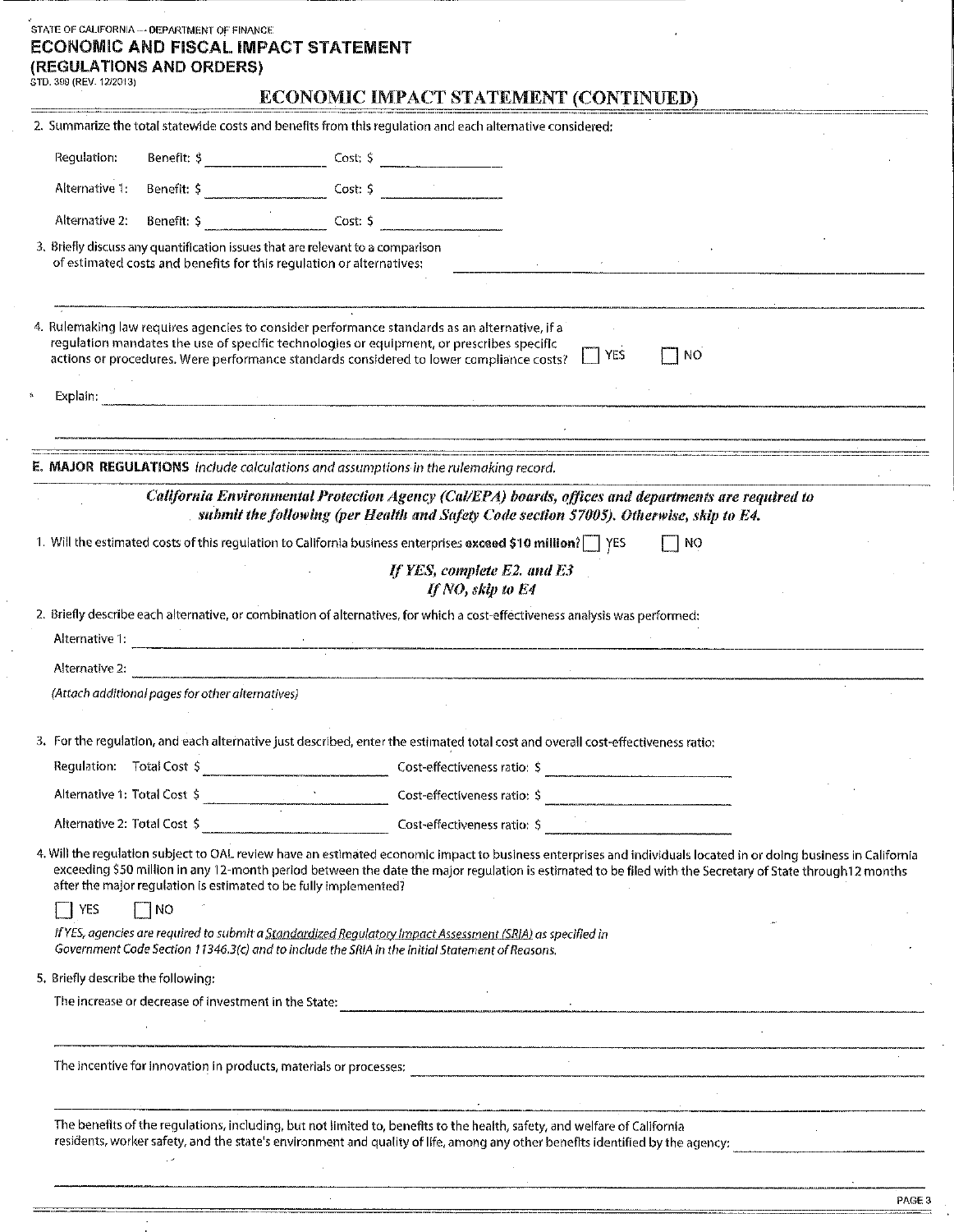# $\frac{7}{10}$  STATE OF CALIFORNIA -- DEPARTMENT OF FINANCE **ECONOMIC AND FISCAL IMPACT STATEMENT (REGULATIONS AND ORDERS)** STD. 399 (REV. 12/2013)

### FISCAL IMPACT STATEMENT

| A. FISCAL EFFECT ON LOCAL GOVERNMENT Indicate appropriate boxes 1 through 6 and attach calculations and assumptions of fiscal impact for the<br>current year and two subsequent Fiscal Years. |                                                                                                                                                                                                                                                   |              |             |  |        |  |
|-----------------------------------------------------------------------------------------------------------------------------------------------------------------------------------------------|---------------------------------------------------------------------------------------------------------------------------------------------------------------------------------------------------------------------------------------------------|--------------|-------------|--|--------|--|
|                                                                                                                                                                                               | 1. Additional expenditures in the current State Fiscal Year which are reimbursable by the State. (Approximate)<br>(Pursuant to Section 6 of Article XIII B of the California Constitution and Sections 17500 et seq. of the Government Code).     |              |             |  |        |  |
|                                                                                                                                                                                               |                                                                                                                                                                                                                                                   |              |             |  |        |  |
|                                                                                                                                                                                               | a. Funding provided in                                                                                                                                                                                                                            |              |             |  |        |  |
|                                                                                                                                                                                               | Budget Act of                                                                                                                                                                                                                                     | or Chapter   | Statutes of |  |        |  |
|                                                                                                                                                                                               | b. Funding will be requested in the Governor's Budget Act of                                                                                                                                                                                      |              |             |  |        |  |
|                                                                                                                                                                                               |                                                                                                                                                                                                                                                   | Fiscal Year: |             |  |        |  |
|                                                                                                                                                                                               | 2. Additional expenditures in the current State Fiscal Year which are NOT reimbursable by the State. (Approximate)<br>(Pursuant to Section 6 of Article XIII B of the California Constitution and Sections 17500 et seq. of the Government Code). |              |             |  |        |  |
|                                                                                                                                                                                               | S                                                                                                                                                                                                                                                 |              |             |  |        |  |
|                                                                                                                                                                                               | Check reason(s) this regulation is not reimbursable and provide the appropriate information:                                                                                                                                                      |              |             |  |        |  |
|                                                                                                                                                                                               | a. Implements the Federal mandate contained in                                                                                                                                                                                                    |              |             |  |        |  |
|                                                                                                                                                                                               | b. Implements the court mandate set forth by the                                                                                                                                                                                                  |              |             |  | Court. |  |
|                                                                                                                                                                                               | Case of: The Case of:                                                                                                                                                                                                                             |              | VS.         |  |        |  |
|                                                                                                                                                                                               | c. Implements a mandate of the people of this State expressed in their approval of Proposition No.                                                                                                                                                |              |             |  |        |  |
|                                                                                                                                                                                               | Date of Election:                                                                                                                                                                                                                                 |              |             |  |        |  |
|                                                                                                                                                                                               | d. Issued only in response to a specific request from affected local entity(s).                                                                                                                                                                   |              |             |  |        |  |
|                                                                                                                                                                                               | Local entity(s) affected:                                                                                                                                                                                                                         |              |             |  |        |  |
|                                                                                                                                                                                               |                                                                                                                                                                                                                                                   |              |             |  |        |  |
|                                                                                                                                                                                               | e. Will be fully financed from the fees, revenue, etc. from:                                                                                                                                                                                      |              |             |  |        |  |
|                                                                                                                                                                                               | Authorized by Section:                                                                                                                                                                                                                            |              | of the      |  | Code:  |  |
|                                                                                                                                                                                               | f. Provides for savings to each affected unit of local government which will, at a minimum, offset any additional costs to each;                                                                                                                  |              |             |  |        |  |
|                                                                                                                                                                                               | g. Creates, eliminates, or changes the penalty for a new crime or infraction contained in                                                                                                                                                         |              |             |  |        |  |
|                                                                                                                                                                                               | 3. Annual Savings. (approximate)                                                                                                                                                                                                                  |              |             |  |        |  |
|                                                                                                                                                                                               | Ş                                                                                                                                                                                                                                                 |              |             |  |        |  |
|                                                                                                                                                                                               | 4. No additional costs or savings. This regulation makes only technical, non-substantive or clarifying changes to current law regulations.                                                                                                        |              |             |  |        |  |
| IXI                                                                                                                                                                                           | 5. No fiscal impact exists. This regulation does not affect any local entity or program.                                                                                                                                                          |              |             |  |        |  |
|                                                                                                                                                                                               | 6. Other. Explain                                                                                                                                                                                                                                 |              |             |  |        |  |
|                                                                                                                                                                                               |                                                                                                                                                                                                                                                   |              |             |  |        |  |
|                                                                                                                                                                                               |                                                                                                                                                                                                                                                   |              |             |  |        |  |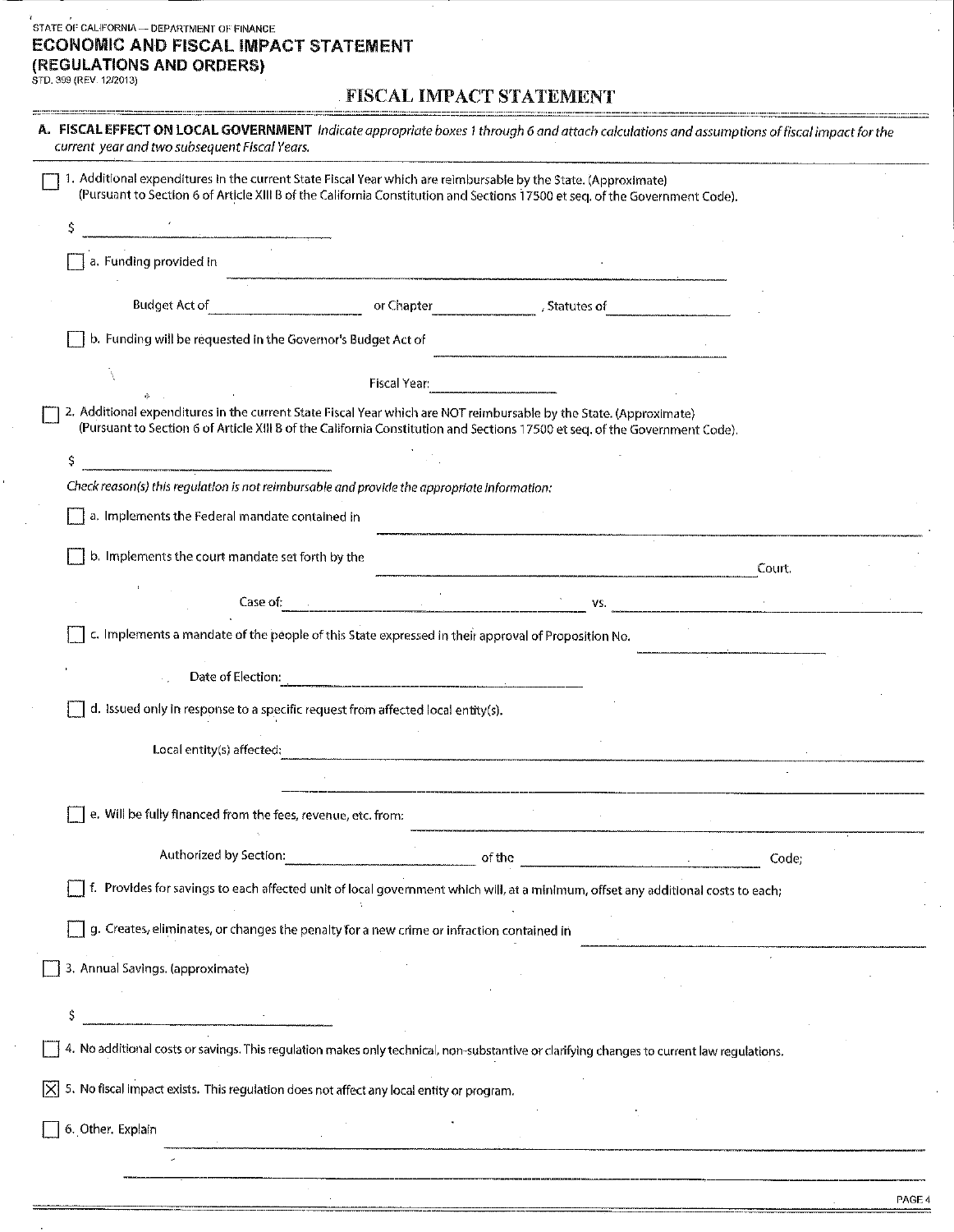#### STATE OF CALIFORNIA - DEPARTMENT OF FINANCE **ECONOMIC AND FISCAL IMPACT STATEMENT (REGULATIONS AND ORDERS)** STD. 399 (REV. 12/2013)

### **FISCAL IMPACT STATEMENT (CONTINUED)**

| B. FISCAL EFFECT ON STATE GOVERNMENT Indicate appropriate boxes 1 through 4 and attach calculations and assumptions of fiscal impact for the current<br>year and two subsequent Fiscal Years.                                                                                             |               |
|-------------------------------------------------------------------------------------------------------------------------------------------------------------------------------------------------------------------------------------------------------------------------------------------|---------------|
| 1. Additional expenditures in the current State Fiscal Year. (Approximate)                                                                                                                                                                                                                |               |
| \$<br><u>.</u><br>2000 - Paris Antonio Barriotti e al II-lea de la Regiona de Carlo III de la Regiona de la Regiona de la Region                                                                                                                                                          |               |
| It is anticipated that State agencies will:                                                                                                                                                                                                                                               |               |
| a. Absorb these additional costs within their existing budgets and resources.                                                                                                                                                                                                             |               |
| b. Increase the currently authorized budget level for the<br><b>Fiscal Year</b>                                                                                                                                                                                                           |               |
| 2. Savings in the current State Fiscal Year. (Approximate)                                                                                                                                                                                                                                |               |
|                                                                                                                                                                                                                                                                                           |               |
| 3. No fiscal impact exists. This regulation does not affect any State agency or program.                                                                                                                                                                                                  |               |
| 4. Other. Explain                                                                                                                                                                                                                                                                         |               |
|                                                                                                                                                                                                                                                                                           |               |
| C. FISCAL EFFECT ON FEDERAL FUNDING OF STATE PROGRAMS Indicate appropriate boxes 1 through 4 and attach calculations and assumptions of fiscal<br>impact for the current year and two subsequent Fiscal Years.                                                                            |               |
| 1. Additional expenditures in the current State Fiscal Year. (Approximate)                                                                                                                                                                                                                |               |
|                                                                                                                                                                                                                                                                                           |               |
| 2. Savings in the current State Fiscal Year. (Approximate)                                                                                                                                                                                                                                |               |
| Ş                                                                                                                                                                                                                                                                                         |               |
| 3. No fiscal impact exists. This regulation does not affect any federally funded State agency or program.<br>$ \times $                                                                                                                                                                   |               |
| 4. Other. Explain                                                                                                                                                                                                                                                                         |               |
|                                                                                                                                                                                                                                                                                           |               |
| <b>FISCAL OFFICER SIGNATURE</b>                                                                                                                                                                                                                                                           | DATE          |
|                                                                                                                                                                                                                                                                                           | $8 - 16 - 18$ |
| The signature attests that the agency has completed the STD. 399 according to the instructions in SAM sections 6601-6616, and understands<br>the impacts of the proposed rulemaking. State boards, offices, or departments not under an Agency Secretary must have the form signed by the |               |
| highest ranking official in the organization.<br><b>AGENCY SECRETARY</b>                                                                                                                                                                                                                  |               |
|                                                                                                                                                                                                                                                                                           | DATE          |
| Finance approval and signature is required when SAM sections 6601-6616 require completion of Fiscal Impact Statement in the STD. 399.                                                                                                                                                     |               |
| DEPARTMENT OF FINANCE PROGRAM BUDGET MANAGER                                                                                                                                                                                                                                              | DATE          |
|                                                                                                                                                                                                                                                                                           |               |
|                                                                                                                                                                                                                                                                                           |               |